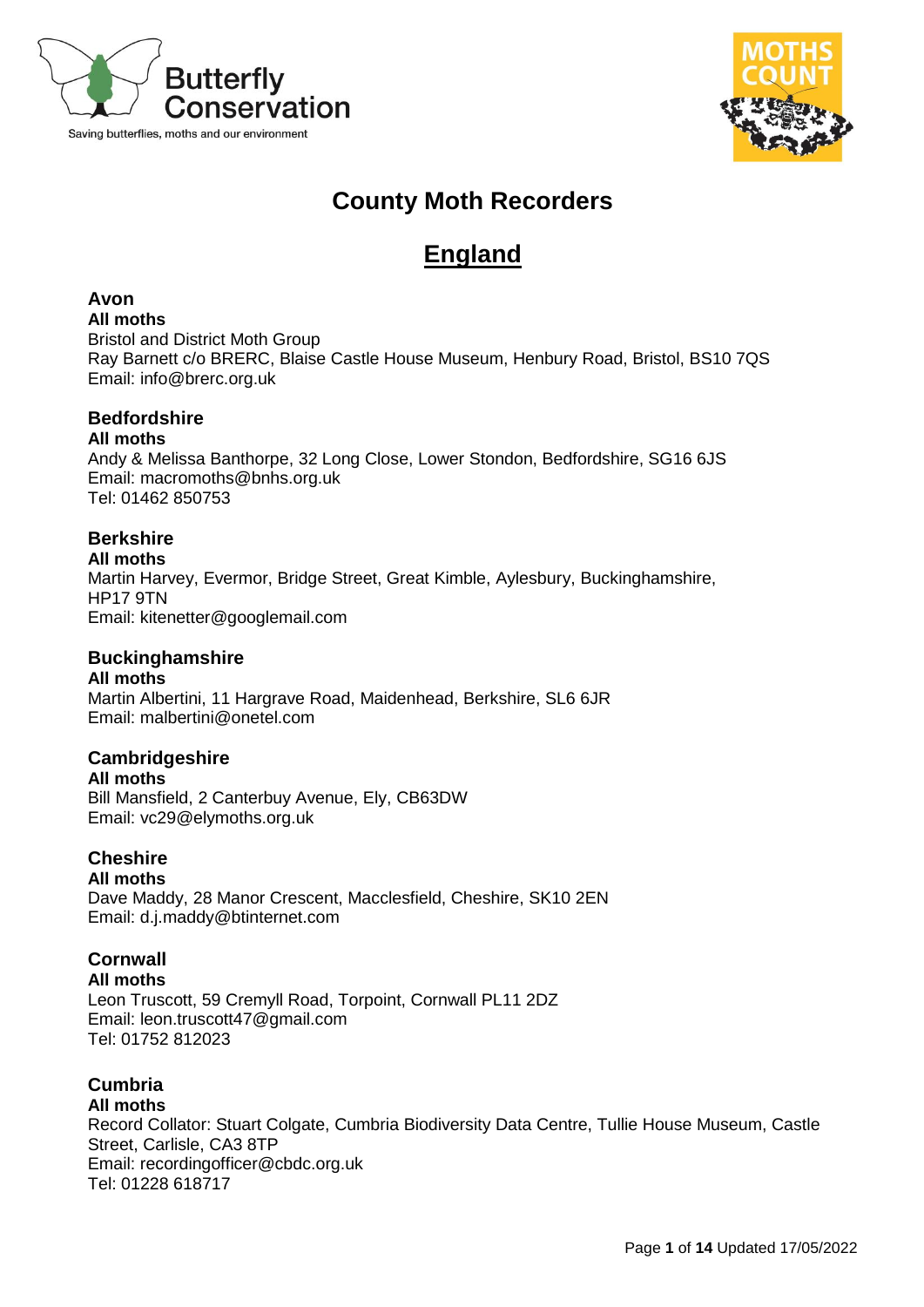# **Derbyshire**

**All moths**

Tbc

# **Devon**

**All moths** Barry Henwood, 6 Lakeland, Abbotskerswell, Devon, TQ12 5YF Email: barryhenwood@gmail.com Tel: 01626 364080

# **Dorset**

**All moths**  Record submission: dorsetvc9mothsinfo@gmail.com

# **Durham**

### **All moths**

Tim Barker, 26 Farrier Close, Pity Me, Durham, DH1 5XY Email: timvc66@uwclub.net

## **Essex**

**All moths**

Peter R. Harvey, 32 Lodge Lane, Grays, Essex RM16 2YP Email: grayspeterharvey@gmail.com

## **Gloucestershire**

#### **East Gloucestershire All moths**

Robert Homan, The Apiary, Swindon Lane, Cheltenham, Gloucestershire, GL50 4PD Email: theapiary@hotmail.com Tel: 01242 235408

## **West Gloucestershire**

**All moths - west of the Severn** Michael Bradley, Walden Villa, Pool Hill, Newent, Gloucestershire. GL18 1LL Email: michaelw1184w@hotmail.co.uk Tel: 01531 822315

## **All moths - east of the Severn**

Ali Bourne Email: alibourne13@gmail.com

# **Hampshire**

**All moths** Mike Wall, 11 Waterloo Avenue, Basingstoke, Hampshire, RG23 8DL Email: mike@hantsmoths.org.uk Tel: 01256 819631

#### **Herefordshire All moths**

Peter Hall, Easter Craiglands, Rosemarkie, Fortrose, IV10 8SJ Email: peter.herefordcmr@gmail.com Tel: 01381 621470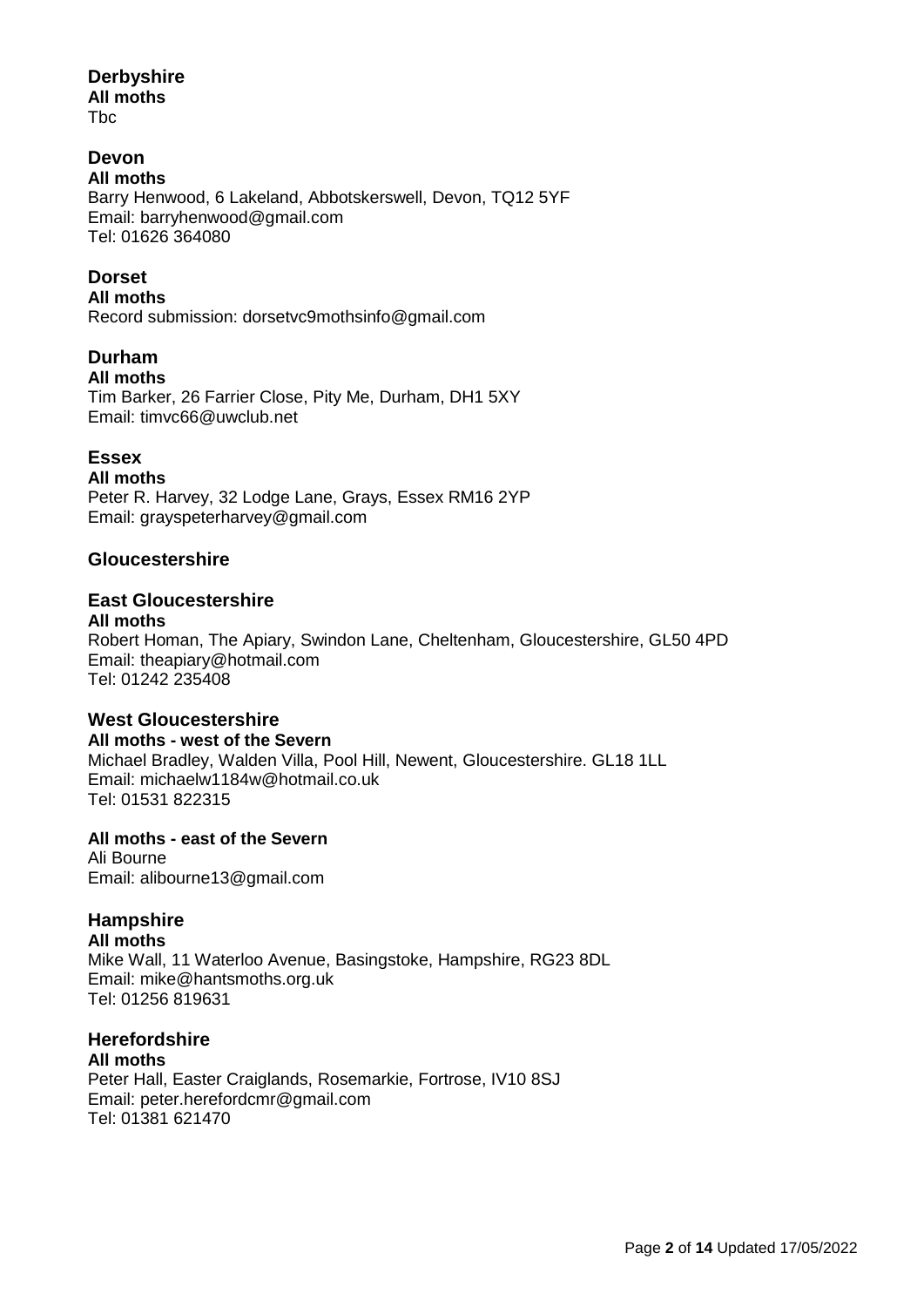# **Hertfordshire**

**All moths**

Colin Plant, 14 West Road, Bishops Stortford, Hertfordshire, CM23 3QP Email: colinwplant@gmail.com Tel: 01279 507697

# **Huntingdonshire**

### **All moths**

Barry Dickerson, 27 Andrew Road, Eynesbury, St Neots, Cambridgeshire, PE19 2QE Email: barryineynesbury27@gmail.com

# **Isle of Wight**

### **All moths**

Jim Baldwin, 21 Hillcrest Road, Rookley, Ventnor, Isle of Wight, PO38 3PB Email: wightmoths@gmail.com Tel. 01983 721137 or 07528 586683

# **Kent**

# **East Kent**

### **Macro-moths**

Ian Hunter, 25 Sandown Road, Sandwich, Kent, CT13 9NY Email: mothsinkent@gmail.com

### **Micro-moths**

Dave Shenton, 25 Ratling Road, Aylesham, Kent, CT3 3BA Email: mothsinkent@gmail.com

### **West Kent**

### **Macro-moths**

Ian Hunter, 25 Sandown Road, Sandwich, Kent, CT13 9NY Email: mothsinkent@gmail.com

## **Micro-moths**

Dave Shenton, 25 Ratling Road, Aylesham, Kent, CT3 3BA Email: mothsinkent@gmail.com

# **Lancashire**

# **South Lancashire (south of the Ribble)**

# **Macro-moths**

Richard Walker, Red House, 87 Duke Street, Formby, Liverpool, L37 4AR Email: rbkvwalker@talktalk.net

### **Micro-moths**

Stephen Palmer, 137 Lightfoot Lane, Fulwood, Preston, Lancs. PR4 0AH Email: s.palmer12@btopenworld.com

## **West Lancashire (north of the Ribble)**

**Macro-moths** Justine Patton Email: mothsinlancs@outlook.com

## **Micro-moths**

John Girdley Email: john@birdtours.co.uk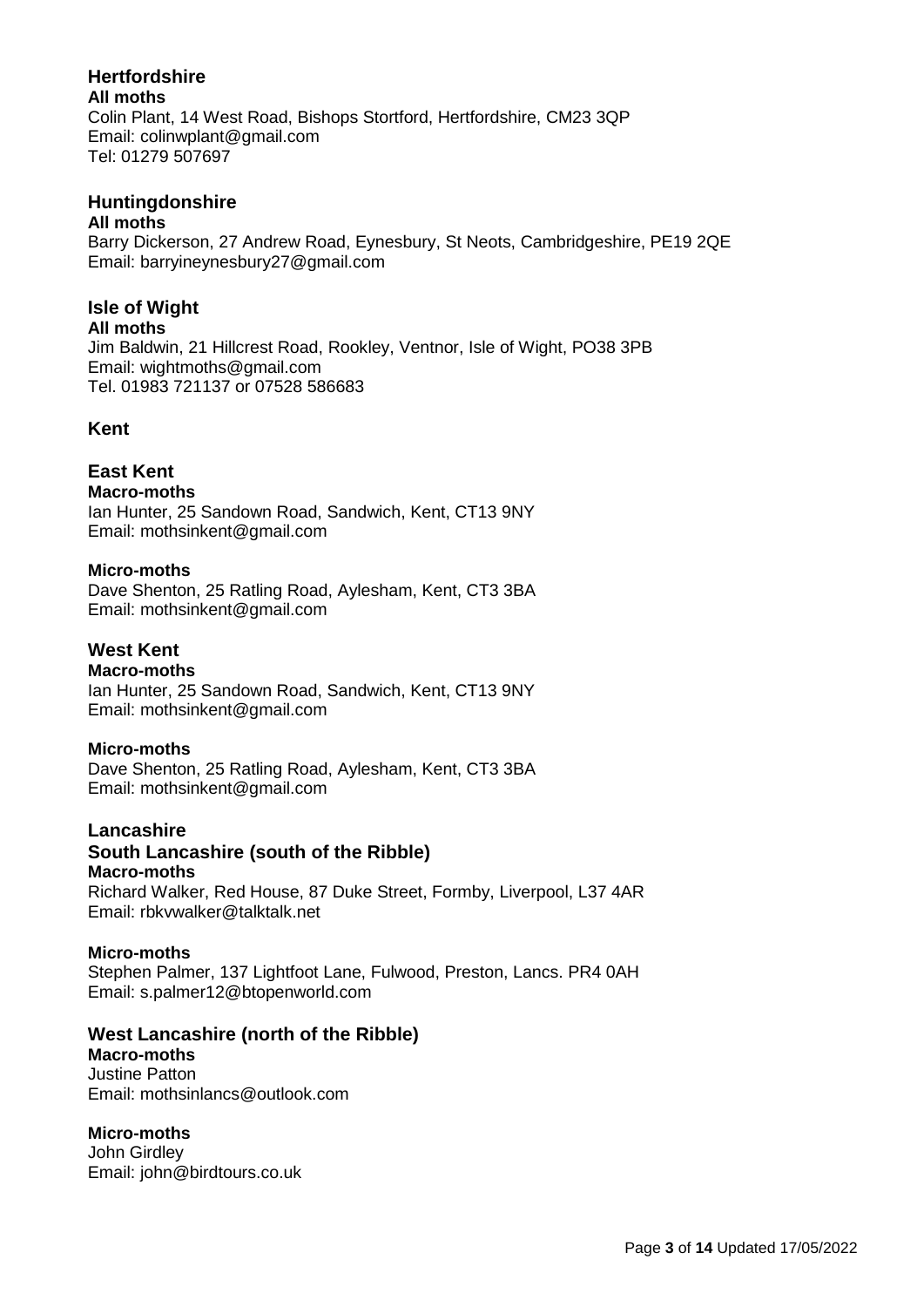### **Leicestershire All moths** Acting County Moth Recorder: Mark Skevington Email: vc55cmr@gmail.com

## **Lincolnshire**

## **South Lincolnshire**

**All moths**

Martin Gray, Hollyside, Manor Lane, Broadholme, Lincolnshire, LN1 2NA Email: martingray36@btinternet.com

### **North Lincolnshire**

**All moths** Colin Smith Email: csmith668@btinternet.com

## **Middlesex**

**All moths** Colin Plant, 14 West Road, Bishops Stortford, Hertfordshire, CM23 3QP Email: colinwplant@gmail.com Tel: 01279 507697

## **Norfolk**

#### **All moths**

Jim Wheeler, Iveygreen, Town St, Upwell, Norfolk, PE14 9AD Email: jim@norfolkmoths.co.uk

### **Northamptonshire**

**All moths** Mark Hammond, 9 Osier Way, Thrapston, Northants, NN14 4PH Email: mark.hammond1966@hotmail.co.uk Tel: 07932 642308

### **Northumberland**

**All moths** Vacant

## **Nottinghamshire**

#### **Macro-moths**

Sheila Wright, Nottingham Natural History Museum, Wollaton Hall, Wollaton Park, Nottingham, NG8 2AE

Email: [sheila.wright@nottinghamcity.gov.uk](mailto:sheila.wright@nottinghamcity.gov.uk) 

### **Micro-moths**

Tbc

#### **Oxfordshire All moths**

Martin Townsend, 26 Bartholomew Road, Cowley, Oxford, OX4 3QQ Email: [martin.townsend4@ntlworld.com](mailto:martin.townsend4@ntlworld.com) Tel: 01865 777810

# **Rutland**

**All moths** Acting County Moth Recorder: Mark Skevington Email: vc55cmr@gmail.com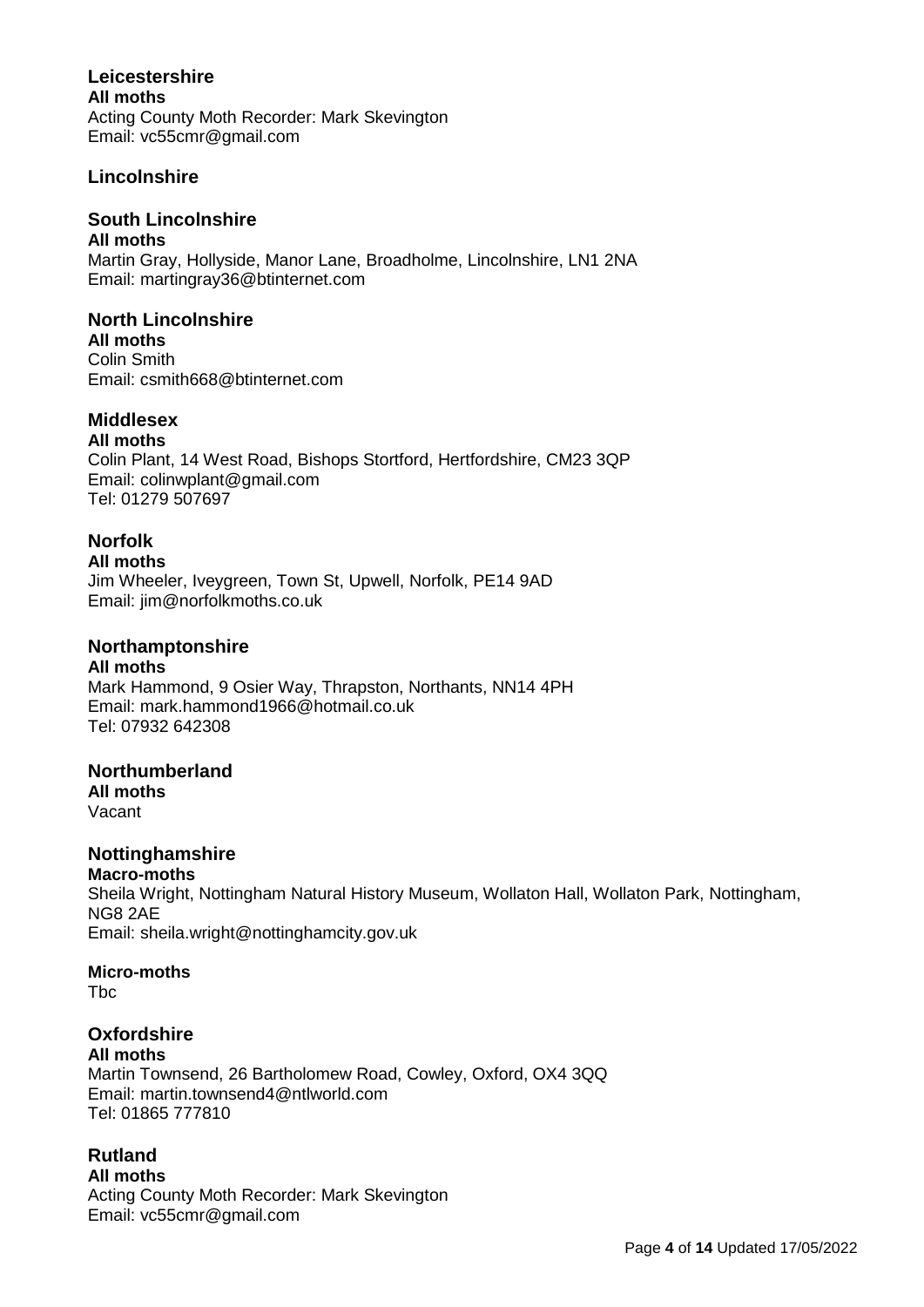### **Shropshire Macro-moths** Tony Jacques, 49 Foundry Lane, Broseley, Shropshire, TF12 5DN Email: rec-vc40@vc40tj.plus.com

### **Micro-moths**

Mike Shurmer Email: shropshiremicromoths@gmail.com

### **Somerset**

**Macro moths** Chris Iles Email: kifill22@hotmail.com

#### **Micro moths**

Neale Mellersh, 40 Carlingford Terrace, Radstock, Bath And North East Somerset, BA3 3QA Email: sneale48@hotmail.co.uk Tel: 01761 753297

# **Staffordshire**

#### **All moths**

David Emley, 23 Leacroft, Stone, Staffordshire, ST15 8GR Email: recorder@staffsmoths.org.uk

## **Suffolk**

## **All moths**

Neil Sherman. 2 Golf Cottages, Bucklesham Road, Ipswich, Suffolk, IP3 8UG Email: moth@sns.org.uk

### **Surrey**

### **All moths**

Graham Collins, 15 Hurst Way, South Croydon, Surrey, CR2 7AP Email: stigmella.aurella@tiscali.co.uk

## **Sussex**

**All moths** Colin Pratt, 5 View Road, Peacehaven, East Sussex, BN10 8DE Email: colin.pratt@talk21.com Tel: 01273 586780

### **Warwickshire**

### **Macro-moths**

David Brown, Jacksons Lawn, Charlecote, Nr. Warwick, CV35 9EW Email: [davidcgbrown@yahoo.co.uk](mailto:davidcgbrown@yahoo.co.uk) Tel: 01789 840295

### **Micro-moths**

Nigel Stone, 8 Grove Lane, Keresley End, Coventry, CV7 8PN Email: njstone@hotmail.com

# **Wiltshire**

### **All moths**

Wayne Clinch, 3 The Buntings, Covingham, Swindon, Wiltshire, SN3 5AS Email: wayne.clinch@googlemail.com Tel: 07803 366378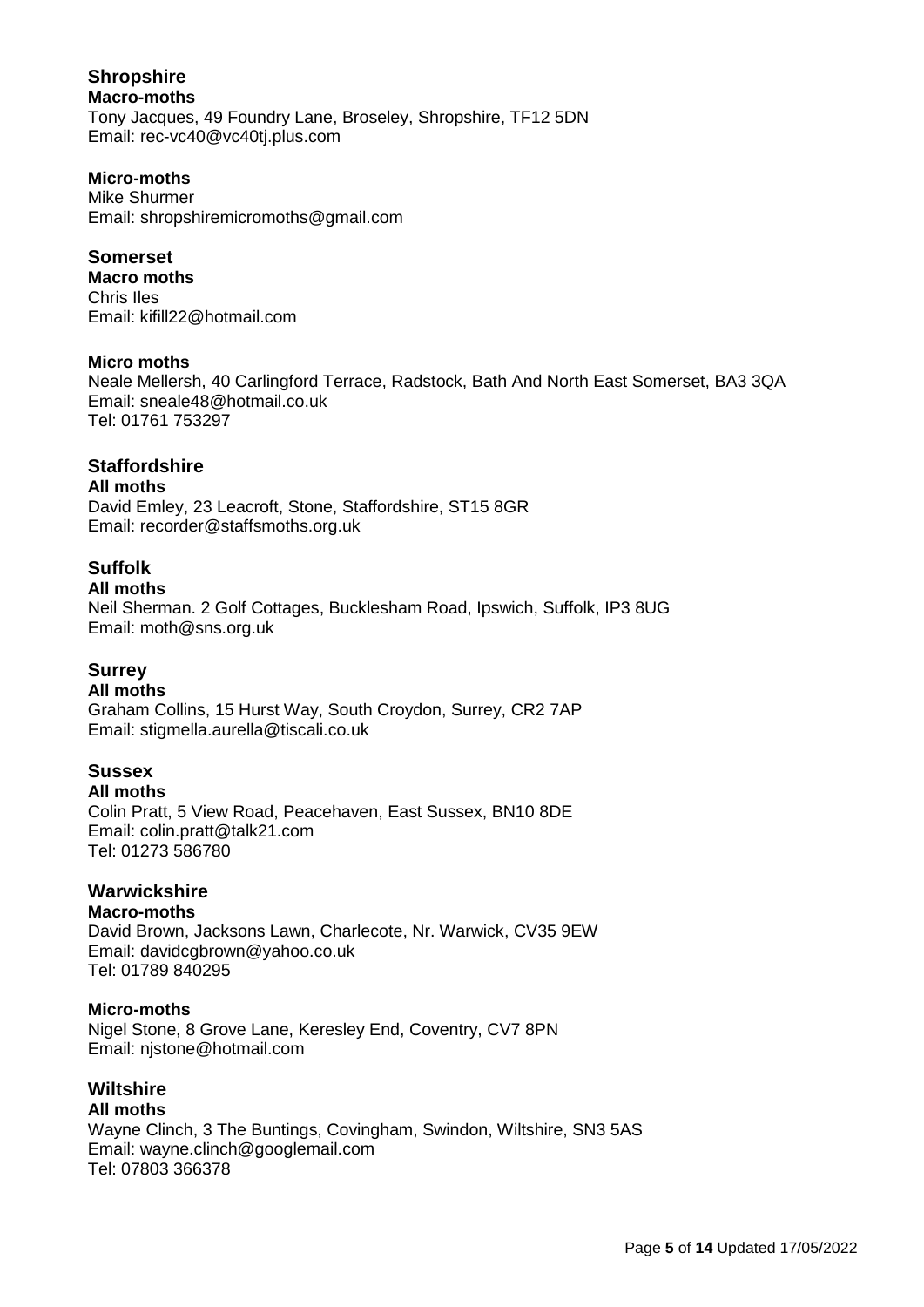#### **Worcestershire All moths**

Tony Simpson, Millbrook, Eastham, Tenbury Wells, Worcestershire, WR15 8NP Email: tonysimpson.1945@hotmail.co.uk Tel: 01584 781977

### **Yorkshire**

### **Macro-moths**

Charles Fletcher, The Forge, Hutton Conyers, Ripon, N Yorks, HG4 5EB Email: [chfletcher@btinternet.com](mailto:chfletcher@btinternet.com) Tel: 01765 600586

### **Micro-moths**

Harry Beaumont, 37 Melton Green, West Melton, Rotherham, South Yorkshire, S63 6AA

### **Records should be sent to the following Vice-county Co-ordinators:**

### **South East Yorkshire**

Ian Marshall, 19 Ferriby High Road, North Ferriby, East Yorkshire, HU14 3LD. Email: recording.fbo@outlook.com Tel: 01482 647890

### **North East Yorkshire**

Robert Woods Email: rwoods1163@aol.com

#### **South West Yorkshire**

Mike Couling, High Up, Binns Lane, Holmfirth, HD9 3BJ Email: [mike\\_couling@yahoo.co.uk](mailto:mike_couling@yahoo.co.uk)

### **Mid West & North West Yorkshire**

Charles Fletcher, The Forge, Hutton Conyers, Ripon, N Yorks, HG4 5EB Email: [chfletcher@btinternet.com](mailto:chfletcher@btinternet.com) Tel: 01765 600586

# **Wales**

# **Anglesey**

**All moths** Charles Aron, 4 Refail Fields, Pentraeth, Anglesey, LL75 8YF Email: aronmycology@aol.com Tel: 01248 450129 or 07766 613417

# **Breconshire**

**All moths** Norman Lowe, 6 Tai Canol, Llangorse, Brecon, Powys, LD3 7UR

Email: norman@enviro-consulting.com Tel: 01874 658453

# **Caernarvonshire**

**All moths** Bruce Hurst, 6 Cefn Cwellyn, Rhyd Ddu, North Wales, LL54 6TP Email: bruce.richmond51@yahoo.co.uk Tel: 01766 890287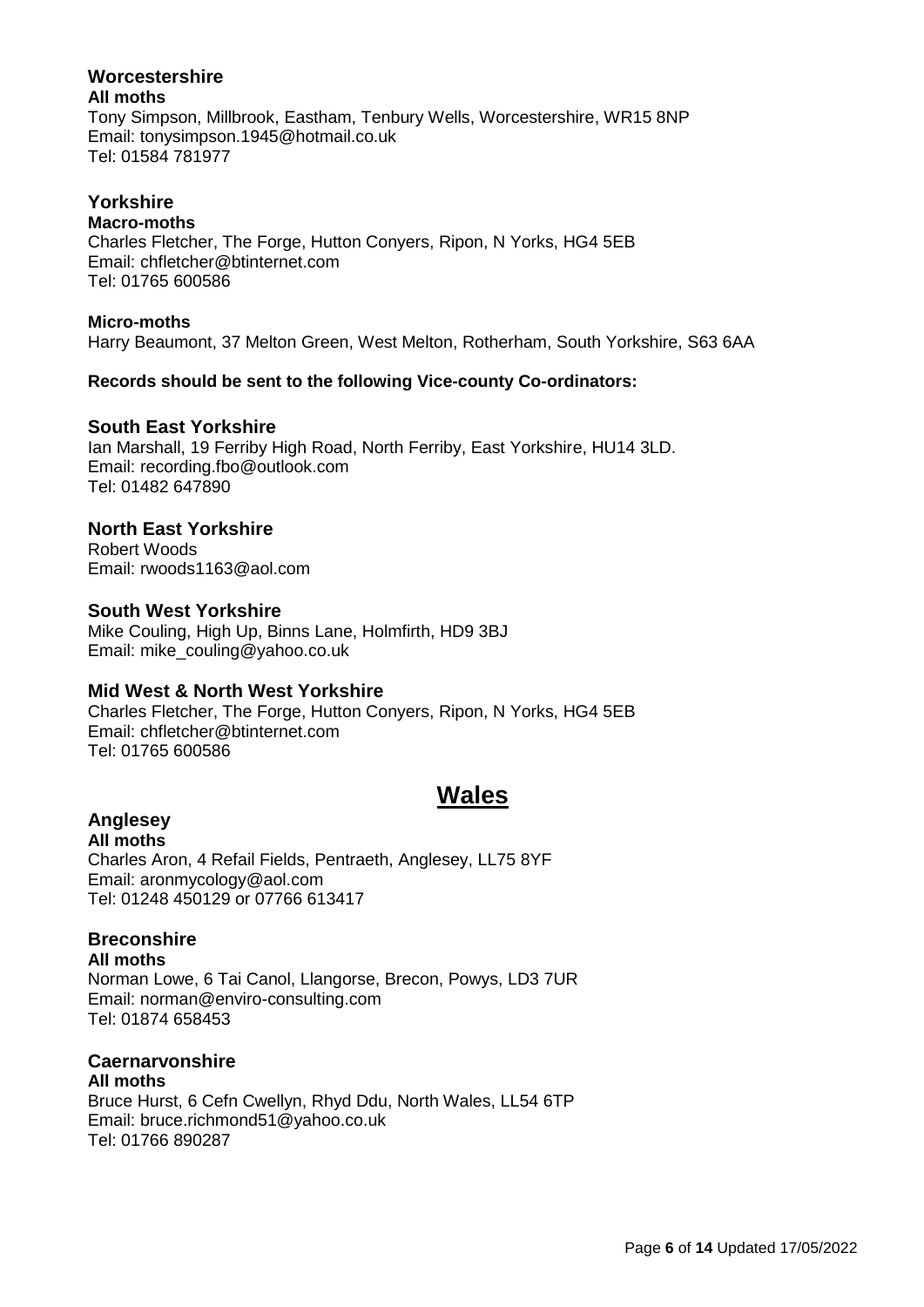#### **Cardiganshire Macro-moths**

Tony Allenby, 15 Dol Pistyll, Talybont, Ceredigion, SY24 5DL Email: tony.allenby@gmail.com Tel: 01970 832841

#### **Micro-moths**

Ina Smith, 15 Dol Pistyll, Talybont, Ceredigion, SY24 5DL Email: [inasmith64@googlemail.com](mailto:inasmith64@googlemail.com)

### **Carmarthenshire**

#### **All moths**

Sam Bosanquet, Cnwc-y-llwyn, Brechfa, Carmarthen, SA32 7QR Email: sambbryo@aol.com

### **Denbighshire**

#### **Macro-moths**

Justin Williams, The Old Orchard, Sunnyridge Avenue, Marford, LL12 8TE Email: [northwalesmoths@hotmail.co.uk](mailto:northwalesmoths@hotmail.co.uk) Tel: 01978 851381 or 07762 105439

#### **Micro-moths**

Andrew Graham, c/o Trawscoed, Llanuwchllyn, Bala, Gwynedd, LL23 7TD Email: angrhm@globalnet.co.uk Tel: 01678 540370

# **Flintshire**

### **Macro-moths**

Justin Williams, The Old Orchard, Sunnyridge Avenue, Marford, LL12 8TE Email: [northwalesmoths@hotmail.co.uk](mailto:northwalesmoths@hotmail.co.uk) Tel: 01978 851381 or 07762 105439

### **Micro-moths**

Helen Bantock, 101 Crouch Hill, London, N8 9RD Email: [hbantock@yahoo.co.uk](mailto:hbantock@yahoo.co.uk)

# **Glamorgan**

**All moths** Dave Slade, South East Wales Biodiversity Records Centre, 15 Talbot Road, Talbot Green, Pontyclun, CF72 8AD Email: david.slade@sewbrec.org.uk

## **Merionethshire**

**All moths** Andrew Graham, c/o Trawscoed, Llanuwchllyn, Bala, Gwynedd, LL23 7TD Email: angrhm@globalnet.co.uk Tel: 01678 540370

#### **Monmouthshire Macro-moths**

Kevin Hewitt, 67 Gordon Road, Blackwood, Caerphilly NP12 1DS Email: kvn.hewitt@gmail.com Tel: 07391 508729

### **Micro-moths**

Sam Bosanquet, Cnwc-y-llwyn, Brechfa, Carmarthen, SA32 7QR Email: sambbryo@aol.com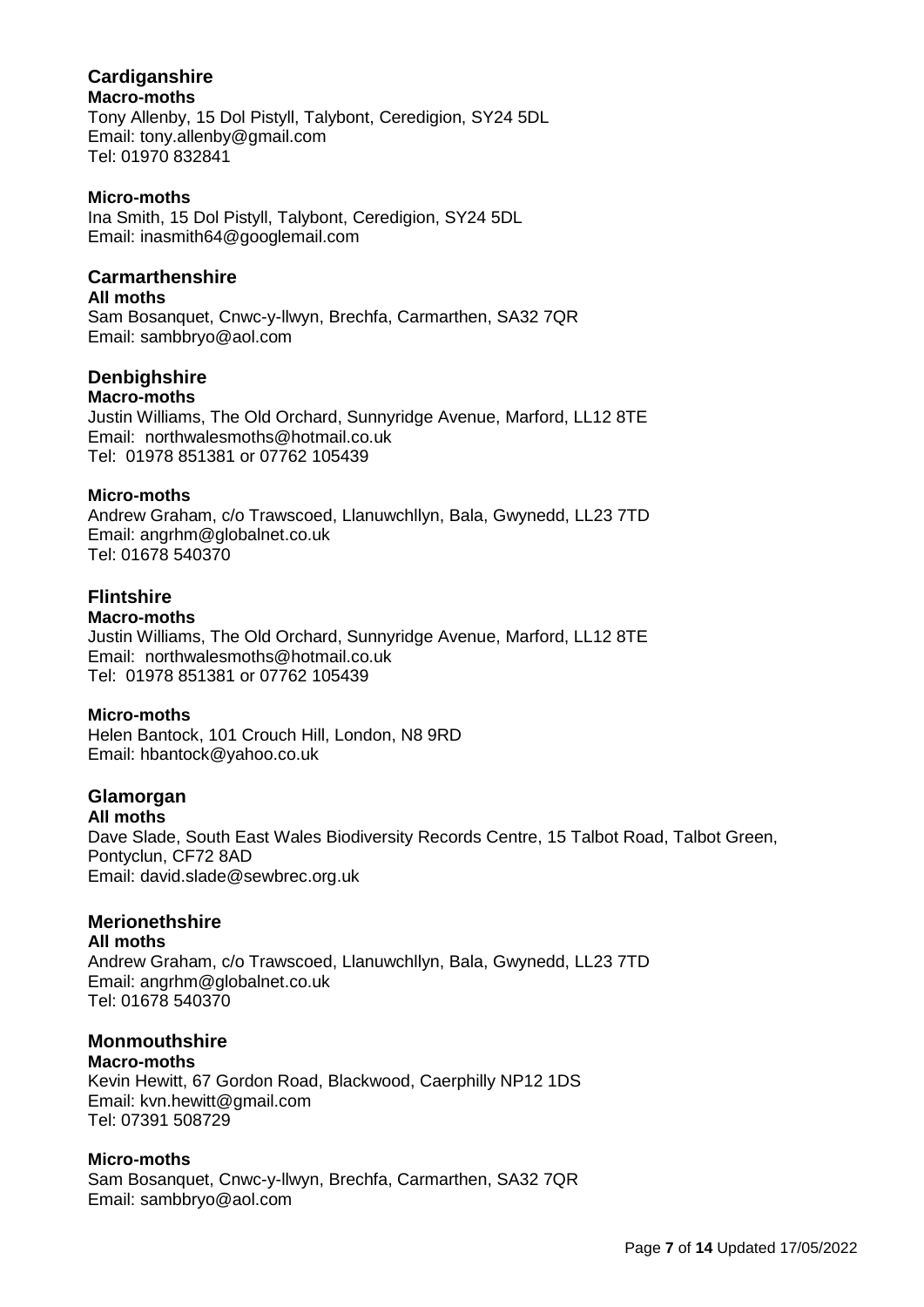# **Montgomeryshire**

**All moths** Peter Williams, Pandy, Commins Coch, Machynlleth, Powys, SY20 8LG Email: [peterwilliams.lep@outlook.com](mailto:peterwilliams526@btinternet.com) Tel: 01650 511583

# **Pembrokeshire**

### **All moths**

Robin Taylor, Maesteg, Hayscastle, Haverfordwest, Pembrokeshire, SA625NY Email: robin.taylor4110@googlemail.com Tel: 01348 840617

# **Radnorshire**

#### **All moths**

Pete & Ginny Clarke, 9 Dany-bryn, Glasbury on Wye, Hereford, HR3 5NH Email: peteandginnyc@hotmail.co.uk Tel: 01497 847877

# **Isle of Man**

#### **All moths** Ian Scott Email: scotty1@manx.net

# **Scotland**

# **Aberdeenshire**

# **Kincardineshire**

**All moths** Mark Tasker Email: mltasker@aol.com

## **South Aberdeenshire**

**All moths** Helen Rowe, 98 Springhill Road, Aberdeen, AB16 6QL Email: [helen.rowe@aberdeenshire.gov.uk](mailto:helen.rowe@aberdeenshire.gov.uk) Tel: 01224 695819

# **North Aberdeenshire**

**All moths** Mark Young, Meiklepark, Oldmeldrum, AB51 0DL Email: m.young@abdn.ac.uk

# **Angus**

### **All moths**

David Lampard, 51 Johnston Avenue, Dundee, DD3 8HA Email: dlampard@clara.co.uk

# **Argyll**

### **All moths**

David Hill, Butterfly Conservation Scotland, 24 Allan Park, Stirling, FK8 2QG Email: dhill@butterfly-conservation.org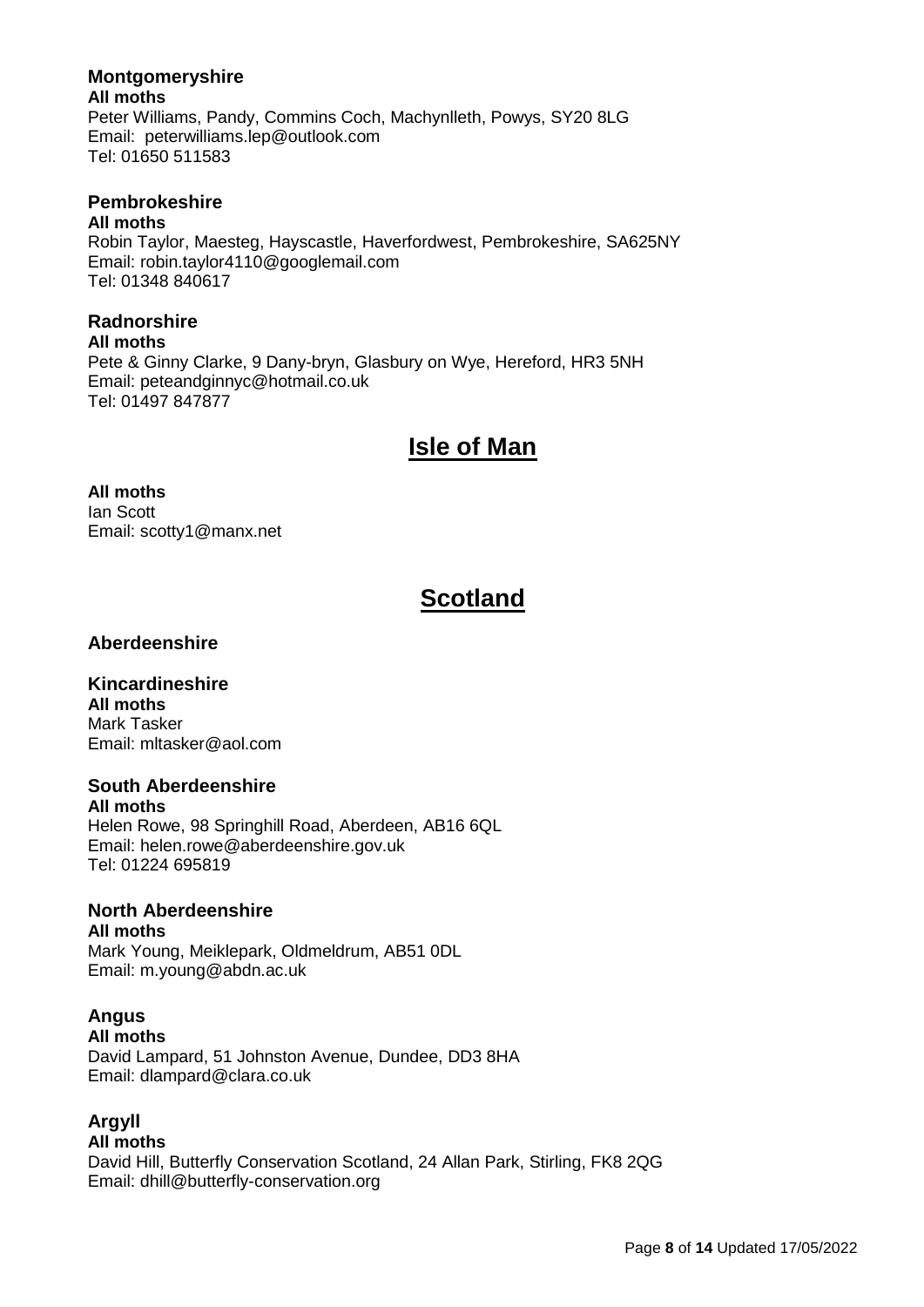### **Arran All moths** Ron Forrester Email: ronandedith1@gmail.com

## **Ayrshire**

Gill Smart, 81 Ardrossan Road, Seamill, West Kilbride, Ayrshire, KA23 9NF Email: gillsmart35@gmail.com

# **Banffshire**

### **All moths**

Roy Leverton, Whitewells, Ordiquhill, Cornhill, Banffshire, AB45 2HS Email: [roy345@btinternet.com](mailto:roy345@btinternet.com) Tel: 01466 751252

### **Berwickshire**

#### **All moths**

Barry Prater, Fortview, 12 Barefoots Crescent, Eyemouth, Berwickshire, TD14 5BA Email: barry@prater.myzen.co.uk Tel: 01890 752037

## **Bute**

**All moths** Ron Forrester Email: ronandedith1@gmail.com

# **Caithness**

**Macro-moths** Neil Money, Heathfield House, Dunnet, Thurso, Caithness, KW14 8XP Email: neil@heathfield99.plus.com Tel: 01847 851346

## **Micro-moths**

C/o Butterfly Conservation Scotland Email: scotland@butterfly-conservation.org

**Cumbraes All moths** Ron Forrester Email: ronandedith1@gmail.com

# **Dumfries & Galloway**

### **All moths**

Alastair Sommerville, Willowfield, Lochmaben, Lockerbie, Dumfries and Galloway, DG11 1SA Email: mothrecorder@dgmoths.info Tel: 07736 541723

## **Dunbartonshire**

**All moths** Alan Kerr, 29 McGregor Drive, Dumbarton, G82 3JZ Email: alanskerr@blueyonder.co.uk

## **Fair Isle**

**All moths** Nick Riddiford, Schoolton, Fair Isle, Shetland, ZE2 9JU Email: taibnick@gmail.com Phone 01595 760250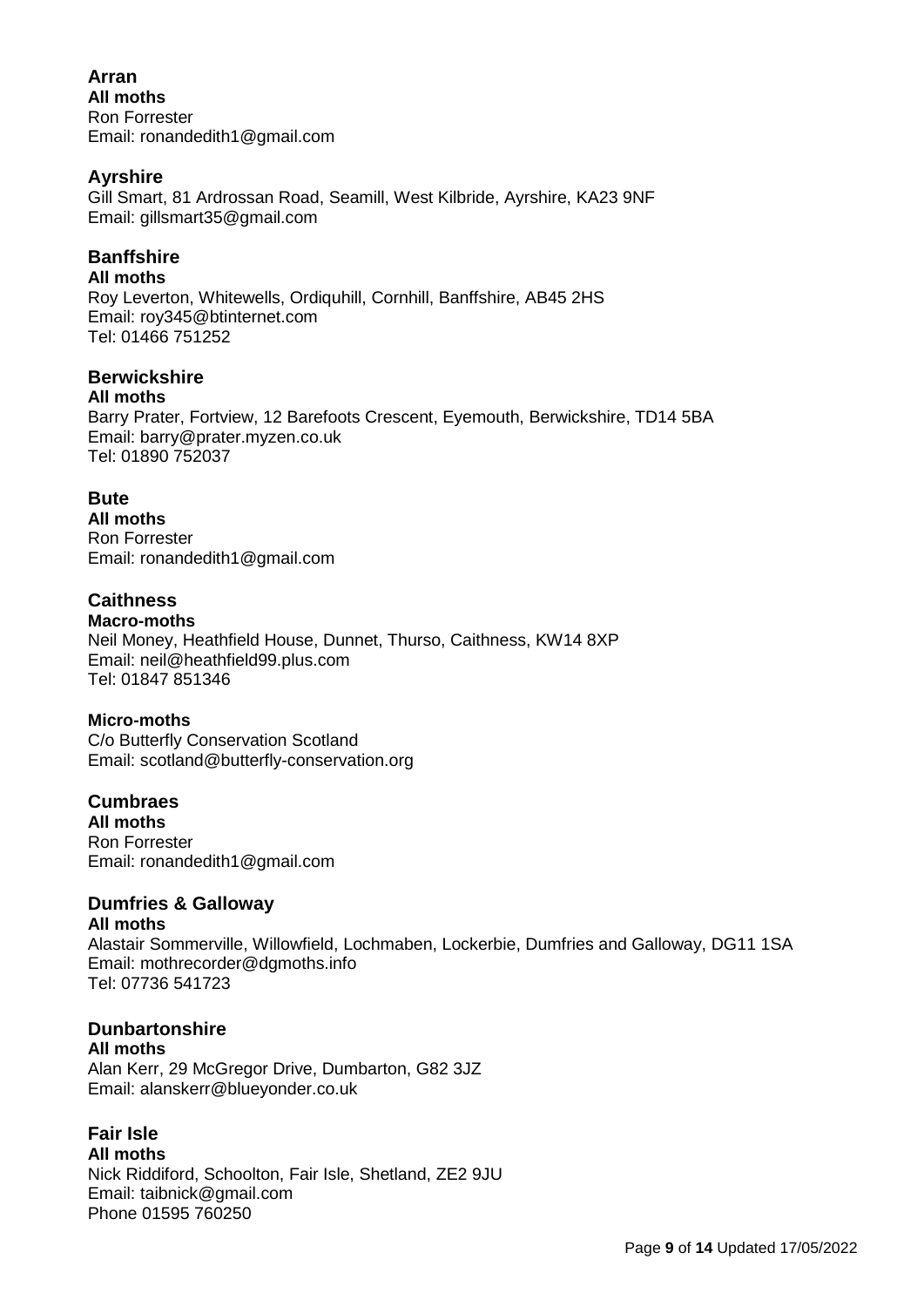#### **Fife All moths** Nigel Voaden, 38 Orrock Drive, Burntisland, Fife, KY3 9HR Email: nigel.voaden@talk21.com

#### **Inverclyde & Renfrewshire All moths**

Dr Paul Tatner, 8 Burnside Terrace, Easwald Bank, Kilbarchan, Renfrewshire, PA10 2EY Email: paultatner@gmail.com Tel: 01505 347719 or 07796 603673

### **Inverness-shire**

# **East Inverness-shire**

### **All moths**

Mike Taylor, Allasdale, Kinchurdy Road, Boat of Garten, Inverness-Shire, PH24 3BP Email: mst.taylor@btinternet.com Tel: 01479 831060

# **West Inverness-shire**

### **All moths**

Tom Prescott, Mill House, Mill Road, Kingussie, Inverness-shire, PH21 1LF Email: tomprescott@btconnect.com

# **Islay, Jura & Colonsay**

**All moths**

David Wood, The Oa RSPB Reserve, The Oa, Port Ellen, Isle of Islay, PA42 7AX Email: David.Wood@rspb.org.uk Tel: 01496 300118

# **Kintyre**

### **All moths**

David Hill, Butterfly Conservation Scotland, 24 Allan Park, Stirling, FK8 2QG Email: dhill@butterfly-conservation.org

# **Lanarkshire**

### **All moths**

Richard Weddle, 89 Novar Drive, Glasgow, G12 9SS Email: richard@canto.plus.com

## **Lothian**

### **East Lothian All moths** Mark Cubitt, 12 Burgh Mills Lane, Linlithgow, EH49 7TA Email: eastlothianmoths@eastscotland-butterflies.org.uk Tel: 01506 843803

**Midlothian All moths** Alastair Sommerville Email: [alastair@biodiversitysolutions.co.uk](mailto:alastair@biodiversitysolutions.co.uk)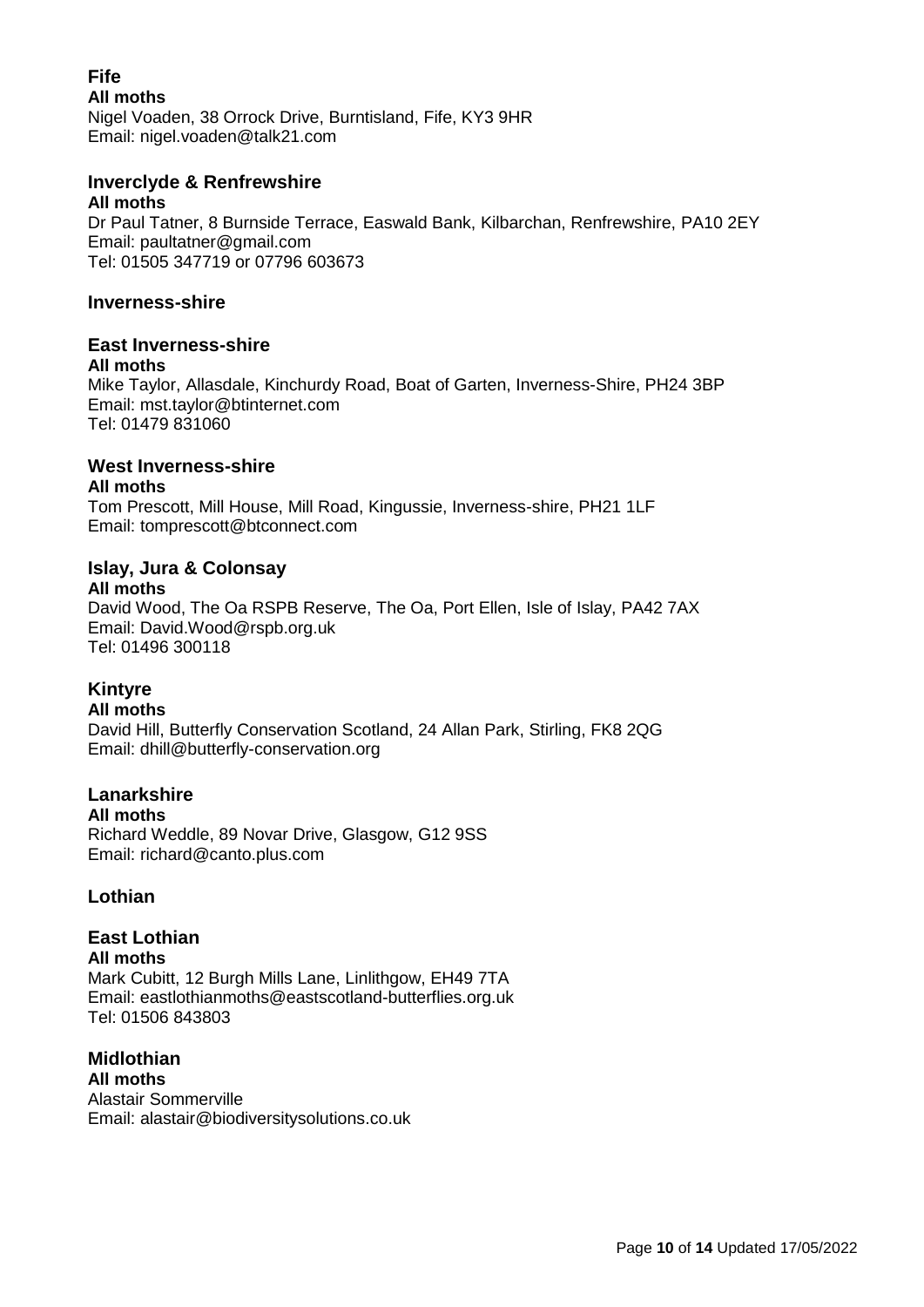#### **West Lothian All moths**

Mark Cubitt, 12 Burgh Mills Lane, Linlithgow, EH49 7TA Email: westlothianmoths@eastscotland-butterflies.org.uk Tel: 01506 843803

# **Moray**

**All moths**

Mike Taylor, Allasdale, Kinchurdy Road, Boat of Garten, Inverness-Shire, PH24 3BP Email: mst.taylor@btinternet.com Tel: 01479 831060

# **Mull**

### **All moths**

Alan Skeates, Dunellen, Craignure, Isle of Mull, Argyll, PA65 6AY Email: [alanskeates@btinternet.com](mailto:alanskeates@btinternet.com)

# **Orkney**

## **All moths**

Sydney Gauld, Quoyberstane, Work Road, St Ola, Kirkwall, Orkney, KW15 1UF Email: orklander45@gmail.com Tel: 01856 872468

# **Outer Hebrides**

#### **Macro-moths** Steve Duffield, 7 Carinish, Isle of North Uist, Western Isles, HS6 5HL. Email: [steveduffield70@gmail.com](mailto:steveduffield70@gmail.com) Tel: 01876 580619 or 07867 555971

# **Micro-moths**

John Kemp Email: epinotia.45@hotmail.com

# **Peeblesshire**

**All moths** Reuben Singleton, 5 Frankscroft, Peebles, EH45 9DX Email: reuben@tweedecology.co.uk

# **Perthshire**

# **East Perthshire**

**All moths** Cathy Caudwell, Abernyte Farm Cottage, Abernyte, PH14 9ST Email: c.m.caudwell@dundee.ac.uk Tel: 01828 686709

# **Mid Perthshire**

**All moths** Dan Watson Email: danwatson@myphone.coop

# **West Perthshire**

**All moths** David Bryant Email: wperthshire87@btinternet.com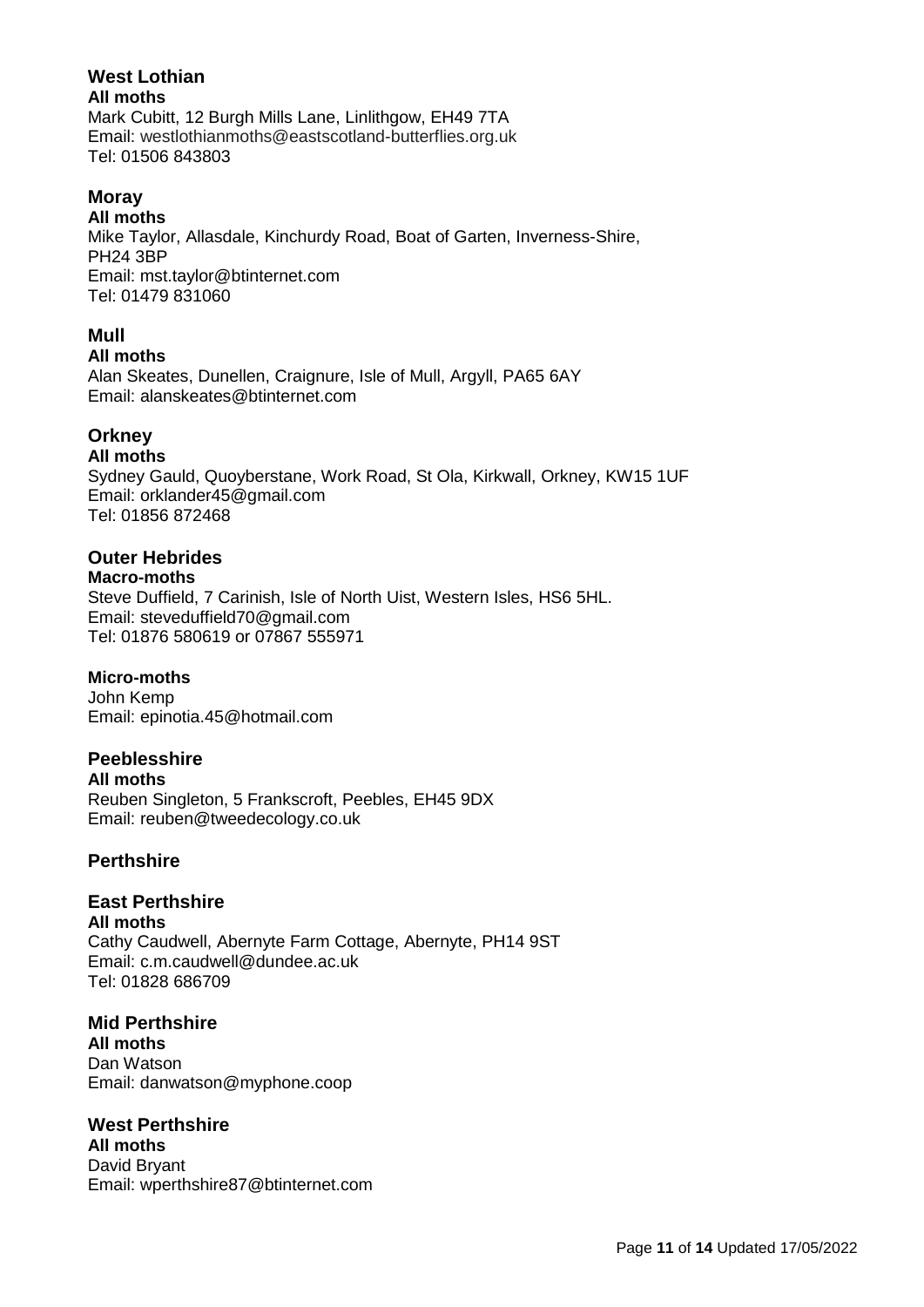### **Ross-shire**

**East Ross All moths** Mary Eagleson, Nether Bogbain, Lochussie, Dingwall IV7 8HJ Email: vc106moths@gmail.com Tel: 01349 863787

# **West Ross**

**All moths** Barry Blake, An Cro, 38 Lonemore, Gairloch, IV21 2DA Email: bfb01@hotmail.co.uk

#### **Roxburghshire All moths**

Malcolm Lindsay, Burn House, Mossilee Road, Galashiels, TD1 1NF Email: [malcandles46@talktalk.net](mailto:malcandles46@talktalk.net)

# **Rum and the Small Isles**

## **All moths**

Jessie Wormell, Hallival, Letterwalton, Benderloch, Oban, Argyll, PA37 1SA Email: [jessiewormell@yahoo.com](mailto:jessiewormell@yahoo.com) Tel: 07768 041876

# **Selkirkshire**

### **All moths**

Malcolm Lindsay, Burn House, Mossilee Road, Galashiels, TD1 1NF Email: [malcandles46@talktalk.net](mailto:malcandles46@talktalk.net)

# **Shetland**

### **All moths**

Shetland Biological Record Centre, Shetland Amenity Trust, Garthspool, Lerwick, ZE1 0NY Email: paul.harvey@shetlandamenity.org

## **Skye**

**All moths** Dr Keith Sadler, Seascape, 2 Portnalong, Carbost, Isle of Skye, IV47 8SL Email: sadlerkeith2@gmail.com

## **Stirlingshire**

**All moths** Martin Culshaw Email: martinculshaw121@btinternet.com

## **Sutherland**

**East Sutherland All moths** Fay Wilkinson Email: fay@ecosse.net

#### **West Sutherland All moths**

Graham Crittenden, 55 Melvich, Thurso, Sutherland, KW14 7YJ Email: graham5561@btinternet.com Tel. 01641 531278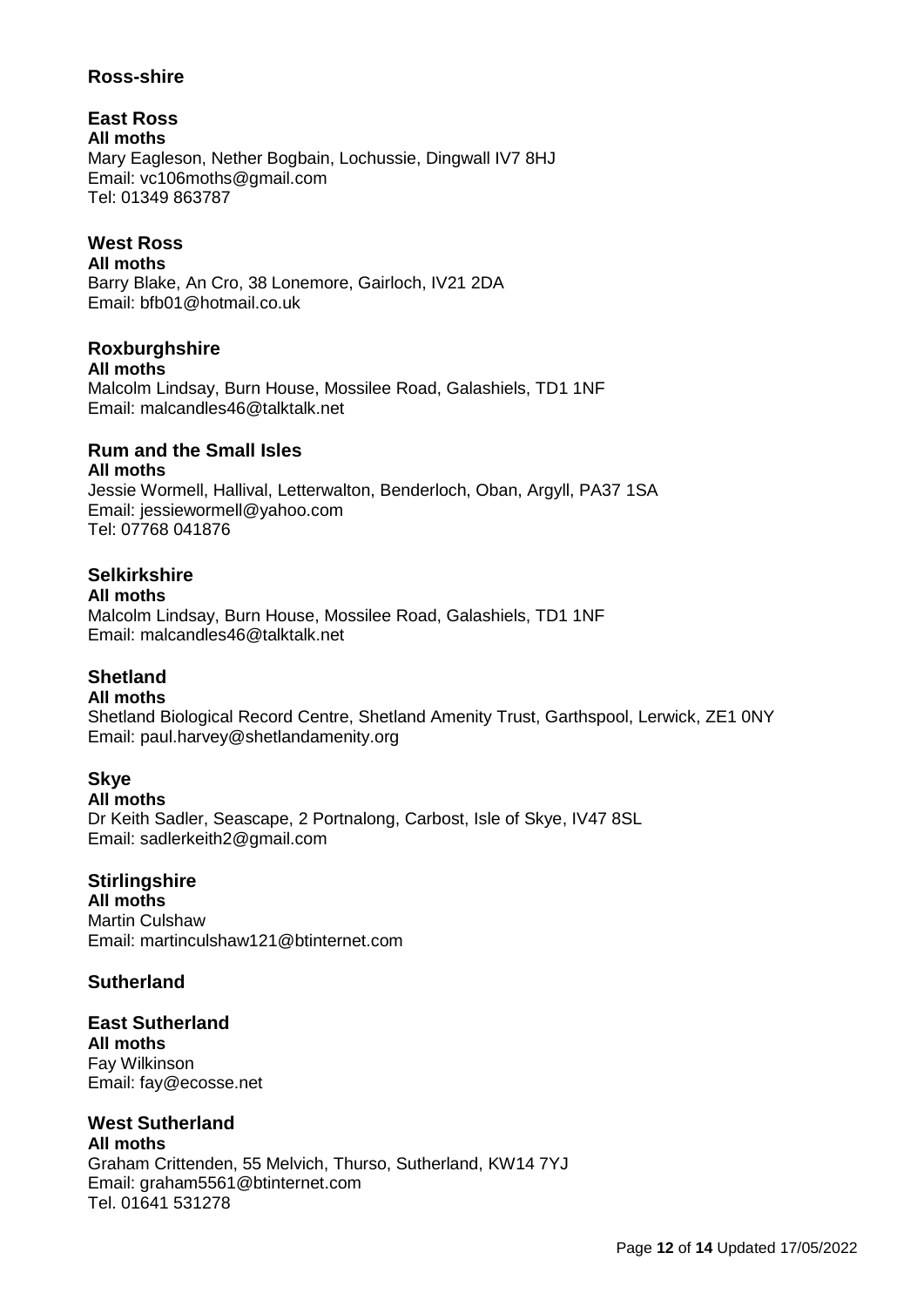# **Channel Islands**

# **Alderney**

**All moths** Alderney Wildlife Trust Email: ecologist@alderneywildlife.org

# **Guernsey**

**All moths** Guernsey Biological Records Centre, Raymond Falla House, Longue Rue, St Martin, Guernsey, GY4 6HG Email: gsybiorecords@gmail.com Tel: 01481 233571

**Jersey (and other Islands) All moths** Roger Long, Ozarda, Les Hamonnets, St John, Jersey, JE3 4FP Email: roger.long939@gmail.com Tel: 01534 862473

# **Northern Ireland**

### **All moths**

Andrew Crory, 113 Dundrum Road, Newcastle, Co. Down, BT33 0LN Email: [andrew.crory@gmail.com](mailto:andrew.crory@gmail.com) Tel: 07921 467901

# **Republic of Ireland**

**All moths** Michael O'Donnell Email: records@mothsireland.com

# **Other Moth Recording Schemes**

## **Gelechiid Recording Scheme**

Stephen Palmer Email: s.palmer12@btopenworld.com Website: [www.gelechiid.co.uk](http://www.gelechiid.co.uk/)

### **Crambidae and Pyralidae Recording Scheme**

Tony Davis, 17 Orchards Way, West End Village, Southampton, SO30 3FB Email: tdavis@butterfly-conservation.org

### **Pterophoridae**

Colin Hart, Fourpenny Cottage, Dungates Lane, Buckland, Betchworth, Surrey, RH3 7BD Email: colin@dungates.co.uk

### **National Leaf-mining moth Recording Scheme**

Rob Edmunds, Embankment House, Farthing Road, Downham Market, Norfolk, PE38 0AF Email: rdedmunds@btinternet.com